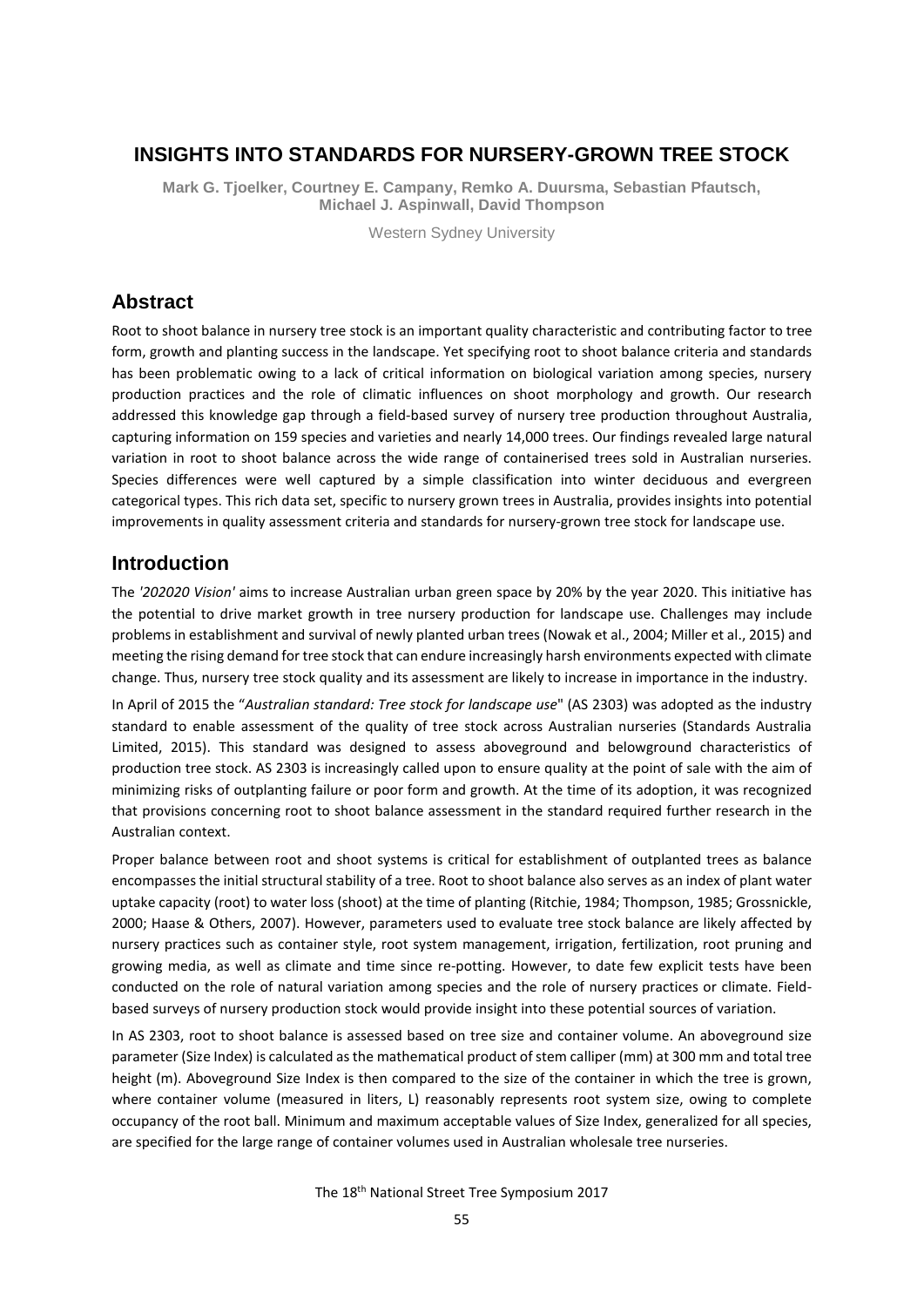If use of Size Index and its relationship with rooting volume provides an accurate assessment of tree stock balance, it offers a tool for growers and buyers of landscape trees to assess product quality and uniformity and ensure or potentially enhance the performance of outplanted trees.

If large natural variation in Size Index occurs across species, climate regions or in response to nursery practices, the currently specified acceptable values in AS 2303 may not adequately capture natural variation tree stock balance. Likewise, if variation in height and calliper and thus Size index is quantifiable in terms of tree stock type (i.e. species groupings) or climate zone, then this information may be useful in revising or tailoring acceptable ranges in the standard to provide more refined guidelines.

## **Survey methodology**

Measurements were completed at 23 wholesale tree production nurseries across all of Australia's major continental market regions centered on capital cities in six states. Multiple nurseries were visited in New South Wales, Queensland, Victoria, South Australia and Western Australia. A single nursery was visited in Darwin in the Northern Territory. The nurseries were visited over a 10-month period between April 2016 and February 2017. Batches of tree stock that were currently ready for sale were identified with nursery production managers at each site. Priority was given to tree species that were available in multiple container sizes. Further details of this Horticulture Innovation Australia research project are described elsewhere (Tjoelker, 2017).

### **Visual quality assessments and testing against the standard**

A two-part above and belowground visual assessment of morphological quality was completed for each preselected batch of tree stock deemed ready to sell. The aboveground visual testing criteria were completed as specified by AS 2303 (see Clause 2.2, Standards Australia Limited, 2015). Briefly, the sample trees were required to be self-supporting, have a symmetrical crown, have healthy leaves and crown structure and be free of injury, pests and disease. If a sample tree passed all aboveground assessment criteria, then the belowground assessment of root ball occupancy and root form (absence of woody circling roots, j-rooting) was completed as specified in AS 2303 (see Appendix B, Standards Australia Limited, 2015).

The assessments were conducted independently by the project team and thus consistently across all 23 nurseries. Root to shoot balance measurements were completed only for production batches that passed all criteria for both the above and belowground assessments. This methodology ensured that data collection was representative of trees possessing all the morphological attributes required by AS 2303 at dispatch.

#### **Tree stock root to shoot balance assessment**

Tree height and trunk diameter at 300 mm were measured on a subset of trees for each selected batch of tree stock that passed all above and belowground tests. Up to 45 trees were measured for batches in containers ≤ 45 L and up to 20 trees were measured for batches in all larger-sized containers, if available. The Size Index parameter was calculated as the product of height (m) and trunk calliper at 300 mm (mm) for each measured tree. Tree slenderness index was calculated as the ratio of height and trunk calliper.

Differences in measured tree height, calliper and Size Index with container volume were analysed using mixedeffects statistical models. In the statistical models, tree species and nursery were classified as random effects, constituting a representative sample of both the species that were grown and of the nursery sites in Australia. The effects of climate, nursery, species origin (i.e. native or non-native), tree functional type (i.e. evergreen or deciduous) were treated as either continuous or categorical fixed effects.

Mixed model analyses were performed in the statistical analysis platform R (R Development Core Team, 2016), with the 'Ime4' package (Bates et al., 2015). Explained variance  $(R^2)$  of mixed models was computed as in Nakagawa & Schielzeth (2013), in which the marginal R<sup>2</sup> represents variance explained by fixed factors and the conditional  $R^2$  by both fixed and random factors. All tests of statistical significance were conducted at an alpha level of 0.05.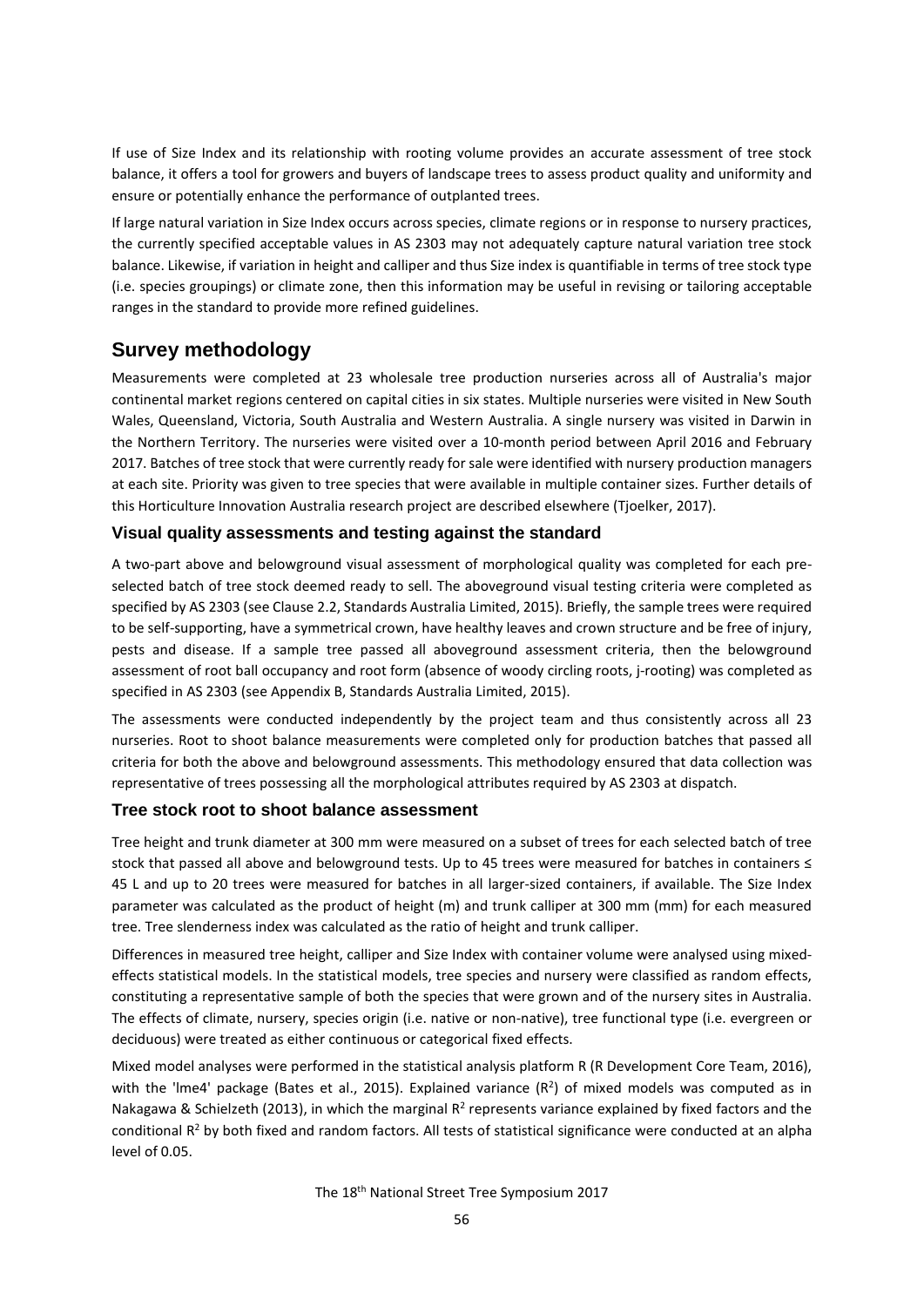### **Evaluation and Discussion**

Across all nurseries, root to shoot balance of 13,820 trees was measured according to AS 2303 assessment criteria. Size Index and other data were collected for 650 ready to sell batches of containerized tree stock ranging from 18 L to 3000 L. There are 159 tree varieties represented in the database, including 113 unique tree species. Of the 650 measured batches of tree stock, 393 were classified as evergreen and 257 were classified as winter deciduous trees. Similarly, 373 batches were native Australian tree species and 277 batches were non-native tree species.

In AS 2303, tree stock balance is assessed by comparing the Size Index parameter with the nominal container volume in which the tree is grown. Specifically, minimum and maximum values of Size Index are specified for different container volumes. In this study, only 31% of all measured individual trees were within the specified Size Index range (Figure 1). Of the trees that fell outside the specified range, 45% were below the minimum range and 23% were above the maximum range. Likewise, following aggregation of measurements to batchlevel means of Size Index, 62% of the measured batches of tree stock fell outside of their specified range. Measured Size Index of large container trees (> 500 L) was generally smaller than the range specified in AS 2303 (Figure 1), largely due to the reduced height growth of trees with increasing container size.



**Figure 1**. Aboveground Size Index in relation to a range of container sizes for trees measured across 23 Australian wholesale nurseries. Circles represent each of the 13,820 trees measured. Colors indicate local density (and overlap) of measurements (darker colours indicate more data). Solid lines represent the minimum and maximum acceptable range as specified in AS 2303. Dotted lines represent the 95% prediction interval based on the measured trees, which effectively include 95% of the data at a given container volume. Size index is calculated as calliper (mm) multiplied by tree height (m). Note that the axis scaling is logarithmic.

These measurements indicate that tree stock with otherwise standard-conforming morphological quality have a much greater variation in Size Index than specified in the current guidelines for tree stock balance. Consequently, this may indicate that the current guidelines are perhaps too general and thus overly restrictive in the context of observed variation in real-world tree production, potentially leading to buyer rejection of suitable tree stock. Alternatively, the observed variation may arise from quantifiable sources, such as species or production differences, that if taken into account may inform refined guidelines.

The 18th National Street Tree Symposium 2017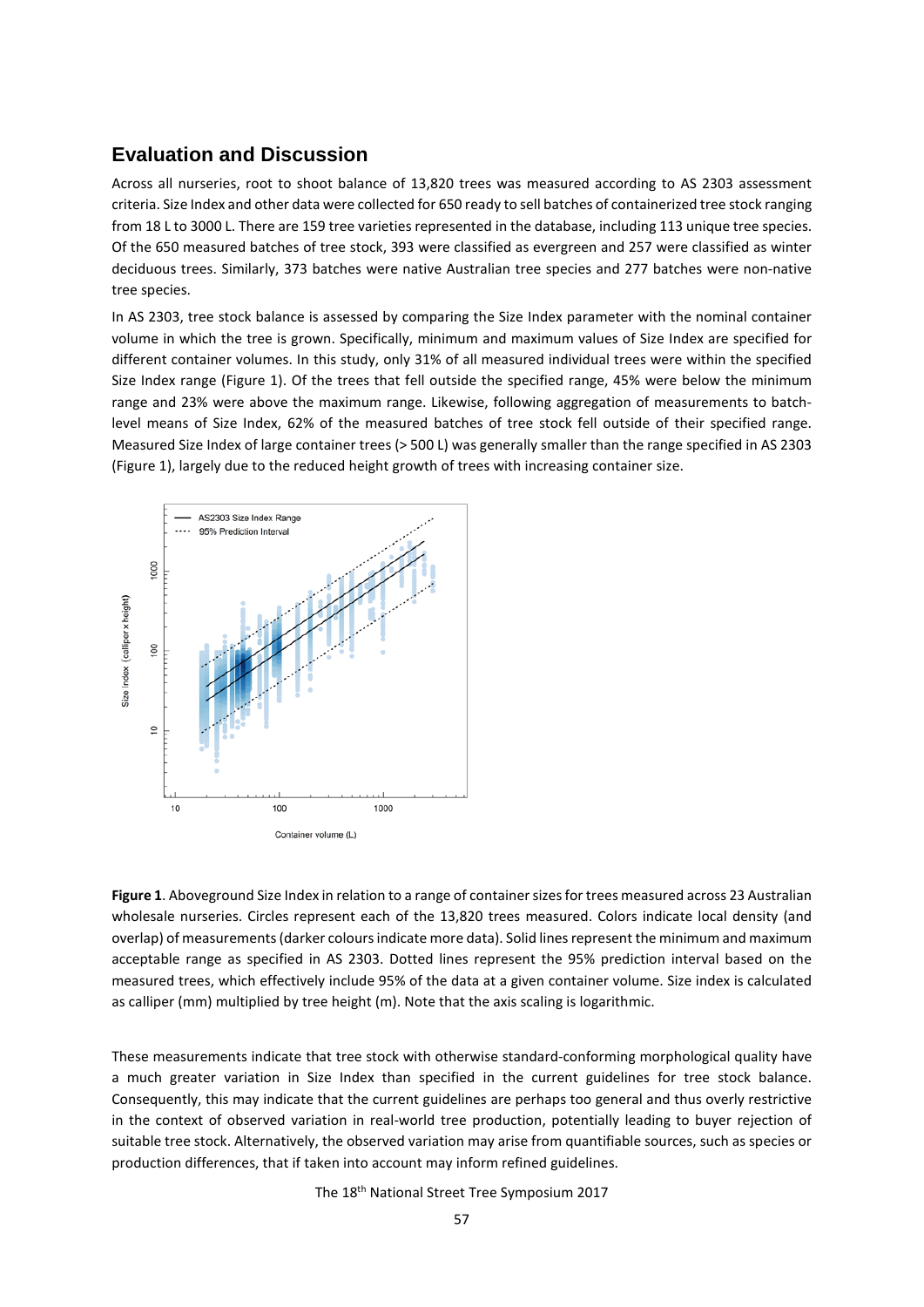With this extensive database, we quantified sources of variation in tree Size Index. Overall, variation attributed to species, nursery site, climate, species origin (native vs. non-native) and tree functional type (evergreen vs. deciduous) combined to explain 43% of observed variation in standardized tree Size Index. Though variation attributed to species identity was large, species-specific differences in Size Index were also dependent on the nursery in which they were measured. Nursery effects could arise from differences in batch production history (e.g. age, irrigation, fertilization or container style) or other factors. Consequently, there is no robust way to create species-specific acceptable ranges of tree Size Index.

Aggregation of species into tree functional types of either evergreen or deciduous provided a useful categorization. Overall, Size Index values were higher in deciduous trees than evergreen trees (Figure 2). This effect was most pronounced in small to medium sized containers and less so in large container sizes. Importantly, both tree height and calliper were greater, on average, in deciduous trees than evergreen trees and this effect was consistent across all container volumes. Tree origin (native vs. non-native) had similar patterns as the tree type (evergreen vs. deciduous) classification as most measured Australian native trees were evergreen, and most deciduous species were non-native.

Thus, categorization of tree stock assessment criteria into deciduous and evergreen tree types may serve as a promising way forward to allocate the large inherent variation that is not accounted for in the current single guideline format of AS 2303. We speculate that growth rate differences could account for higher Size Index values in deciduous than evergreen species. For instance, faster height and diameter growth of deciduous than evergreen species could result in a higher Size Index values at a given container volume.



**Figure 2.** Differences between evergreen and deciduous tree types in measured aboveground Size Index across the range of container volumes. In contrast to Figure 1, data were averaged by tree stock batches ( $n = 650$ ) for all 23 nurseries. Colored lines represent the log linear model fit for each tree type. Winter deciduous trees had higher Size Index values than evergreen trees, particularly over the lower range of container sizes.

The 18th National Street Tree Symposium 2017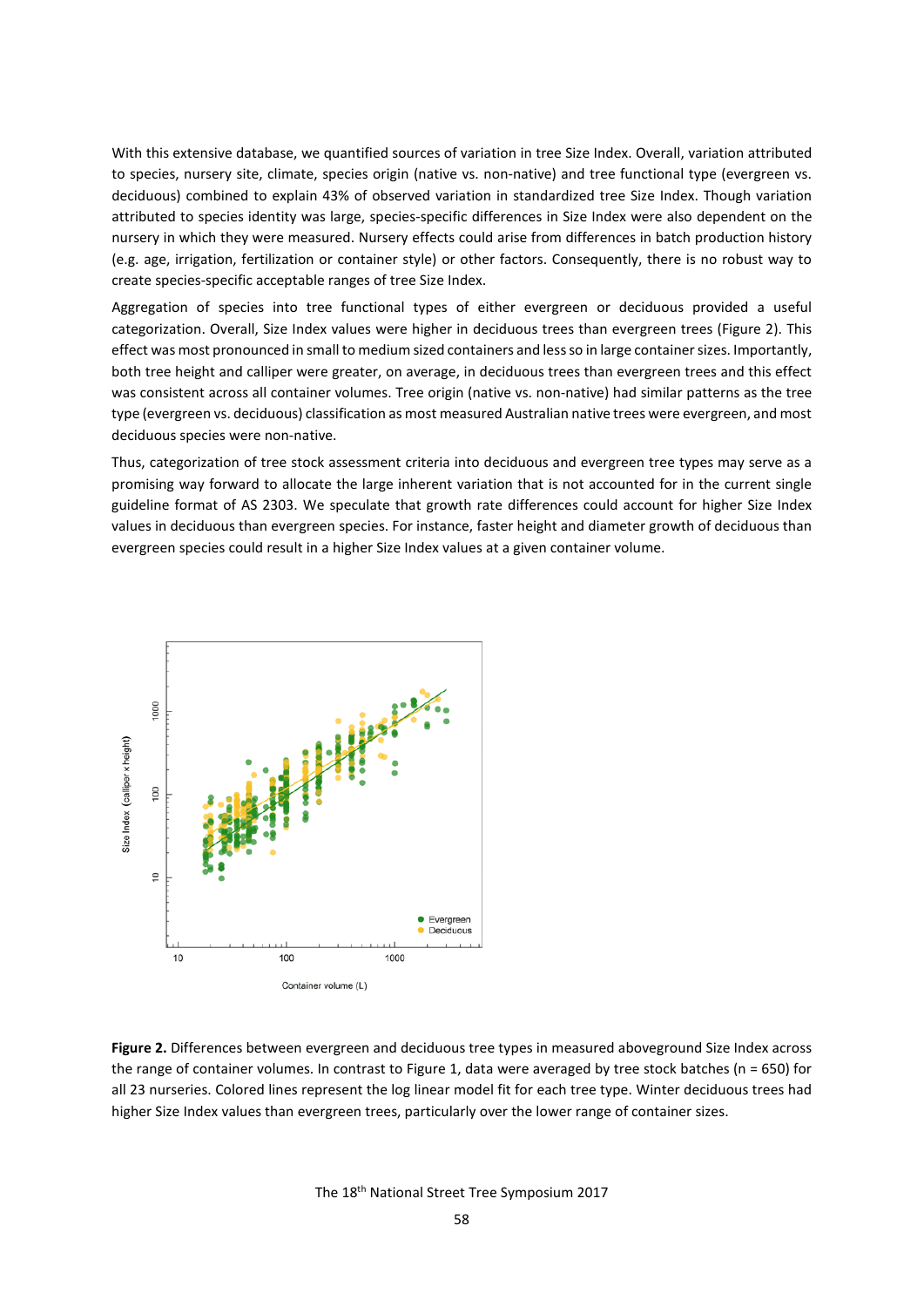Surprisingly, regional climate differences played only a minor role in the amount of measured variation in Size Index values. The effect of climate was assessed by both the region (i.e. state) in which tree stock was grown as well as mean annual temperature and precipitation for each specific nursery site. Neither mean annual precipitation nor mean annual temperature significantly affected measured Size Index values, despite large differences in these climatic variables among nursery sites.

AS 2303 suggests that nursery grown trees can be separated into simple stem form categories of tall-slender, general or thick stemmed (Appendix D in AS 2303). We tested whether or not slenderness categories varied depending on climate region or species and likewise determine where individual trees fit in the range of allowable Size Index values. In this study, tree slenderness was similar among climate regions and did not differ between evergreen and deciduous tree species groups. Our results suggest that use of tree stem slenderness to determine the acceptable range of Size Index has limited utility for Australian grown containerized trees.

## **Summary and Conclusions**

As currently specified in AS 2303, the comparison of aboveground Size Index to container volume as the criterion for tree stock balance does not adequately describe existing natural variation in root to shoot balance of otherwise conforming Australian nursery tree stock ready for dispatch. A larger proportion of tree stock (45% of all measured trees), with sound above and belowground morphological quality, were below specified Size Index limits than were above (23% of all measured trees).

Specification of appropriate Size Index range values for large trees is of particular importance, owing to their comparatively high commercial value. Risk of failure is likely mitigated as a result of well-developed root systems in large container volumes. Given evidence of reduced height growth in large containers, a tailored Size Index range for large trees warrants further consideration.

In order to ensure that tree stock has not outgrown its container size, it is recommended that a maximum range of Size Index values be specified. If the specified range in the current version of AS 2303 is to be revised, the available database could be used to determine the upper range of Size Index values to include as a single generalised specification for all species or separation by species type into evergreen and deciduous (e.g. 75% prediction interval).

As expected, variation in Size Index values attributed to tree species was very large. As species-specific differences were also dependent on the nursery, it is recommended that either a broad categorization (e.g. evergreen or deciduous) or a single generalised specification for all species be used for assessing tree stock balance. Differences in evergreen and deciduous tree stock were widely detected in the height and calliper components used to calculate Size Index as well as canopy structural parameters. This suggests that different patterns in growth rates likely occur between these two broad categories in containerized Australian tree stock. This provides a viable alternative to redefine acceptable ranges of Size Index, using the available database, according to either an evergreen or deciduous category to better encompass variation across a large range of tree species.

# **Acknowledgements**

This research was funded by Horticulture Innovation Australia Limited with co-investment from the Nursery R&D Levy, the Hawkesbury Institute for the Environment at Western Sydney University and funds from the Australian Government. This conference paper is based upon a final project report available from Horticulture Innovation Australia at: [https://www.ngia.com.au/Attachment?Action=Download&Attachment\\_id=2006](https://www.ngia.com.au/Attachment?Action=Download&Attachment_id=2006)